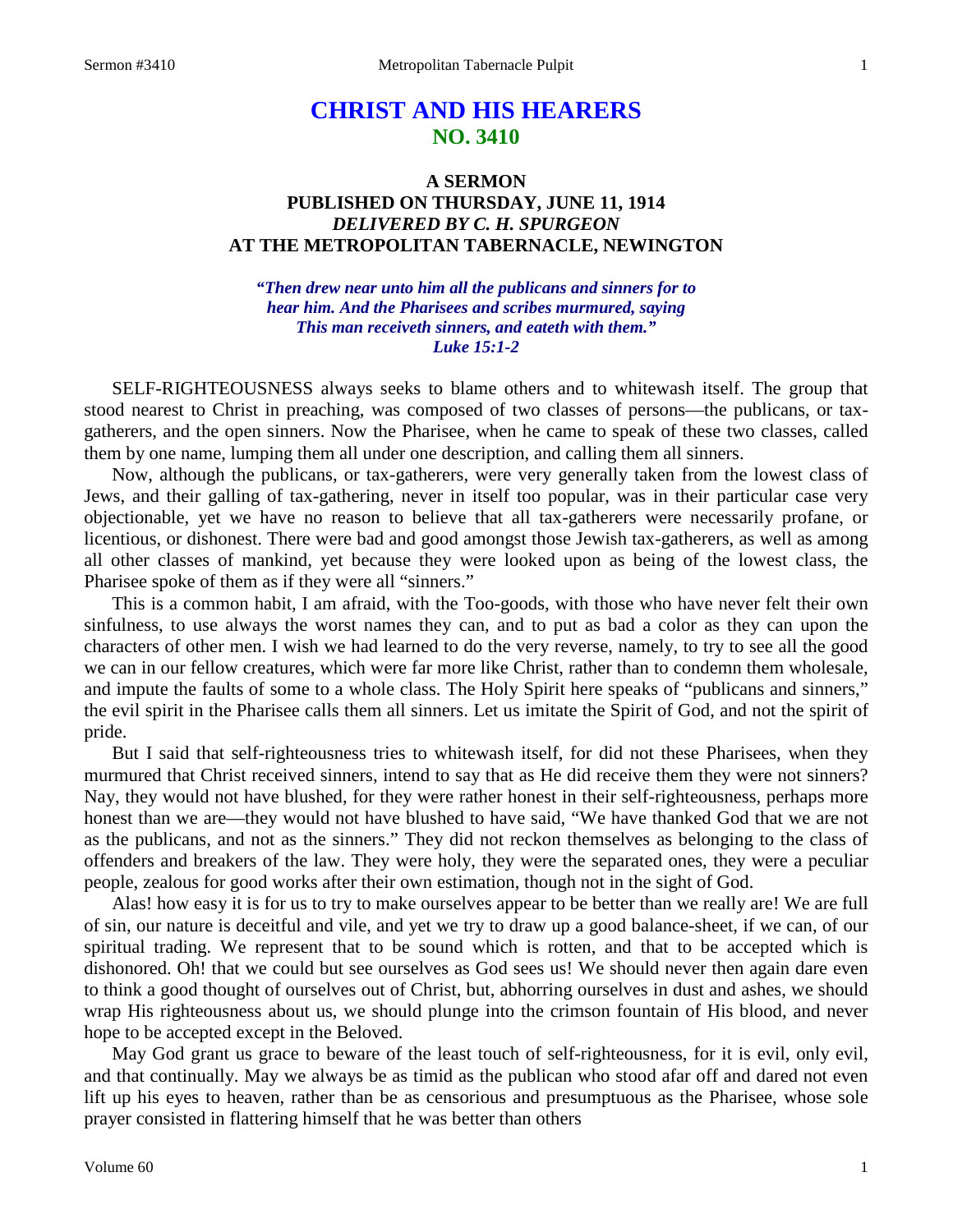Having thus introduced to you the Pharisees, the publicans, and the sinners, let us now come to the text itself, and observe that publicans and sinners were attracted to the ministry of Christ. The first question at this time shall be—*what attracted them?* then secondly, *what in the Gospel should attract us?* and thirdly, *what came of their being attracted, and what comes to us, also, of our being attracted by the Gospel?*

First, then, it seems that when Christ preached, He was surrounded by a number of persons of very loose character, and others of the lowest calling, who pressed to Him for to hear him.

#### **I.** WHY DID CHRIST'S HEARERS COME?

They were genuine hearers, it was a *bona fide* audience. I mean by that, that they were not like the crowds who followed Christ up the mountain, who followed not to hear Him, but to eat of the loaves and the fishes. These publicans and sinners were not thinking of the loaves and fishes. They were none of those who, like the old people in some parishes, go to church in order to get the loaf of bread on the Sunday morning. They were real *bona fide* hearers, who really went to hear. They were a genuine, earnest, and honest audience, and they pressed round Him to listen to Him. Why did they do this?

I will tell you why they did *not. They certainly were not attracted to Christ by any ceremonialism which Christ used, or any kind of pomp or show of priestcraft in His dress.* It is said that the working classes do not attend places of worship because we do not dress ourselves in white, and blue, and green, and puce, and I do not know what other colors besides—in fine because we do not make fools of ourselves.

It is said that people will not come to hear us because of this, but our Lord Jesus Christ never put on anything like a priestly vestment in His life. The common dress in which He robed Himself was "a garment without seam, woven from the top throughout," or rather, the usual dress of the East. There was nothing whatever in His garb that was distinctive. John the Baptist, it is true, put on prophetic robes the rough robe of hair-skin, and some have used that same rough garment to deceive, but Christ was perfectly a man among men.

I may venture to say that whoever else was a clergyman, Jesus Christ was not, and whoever else was a priest, as one of a priestly caste set apart from the people, He was none. He was just a man among men. He ate as they ate and drank as they drank. He toiled as other carpenters have done in the carpenter's shop, and when He came to speak in public, He spoke like one of the people. His authority was not derived from His robes. He had not to step into the vestry and put on His garments to get His dignity. His dignity was in the man Himself, in the spirit that filled the man, and that which attracted people to Him was certainly nothing external, and had nothing to do with milliner's shops, but was something far other than that.

Again, the publicans and sinners certainly did not come to Christ to hear Him *because of His laborious reasoning.* The working classes of London, we are told, if they are ever to be brought to places of worship, need that we should argue with them, and prove to them the existence of God, the Divinity of Christ, the truth of the Bible, and all such things, and they are not led by our dogmatism. That is the statement that is made. I believe it to be as false as those who say it are impertinent. I do not find our Savior ever trying to prove that there is a God.

I do not find Him standing up and continually apologizing, but His mode of address is in the strongest sense, and I grant you in a sense far above what you and I could claim to adopt, dogmatical. "Verily, verily, I say unto you." That is His argument. "I testify what I do know, and what I have seen of the Father," and He bears witness to the truth with a full, downright certainty which does not admit of a doubt.

True He has an answer for the Sadducees, but it is curt, sharp, and decisive, and He goes on His way to preach His own Gospel, which is evidently His delight and His forte. No, if publicans and sinners came to Christ, they did not come to Him to be amazed with the display of intellect, or to be dazzled with the remarkably judicious manner in which He would handle a debate, but they came for some other reason than that.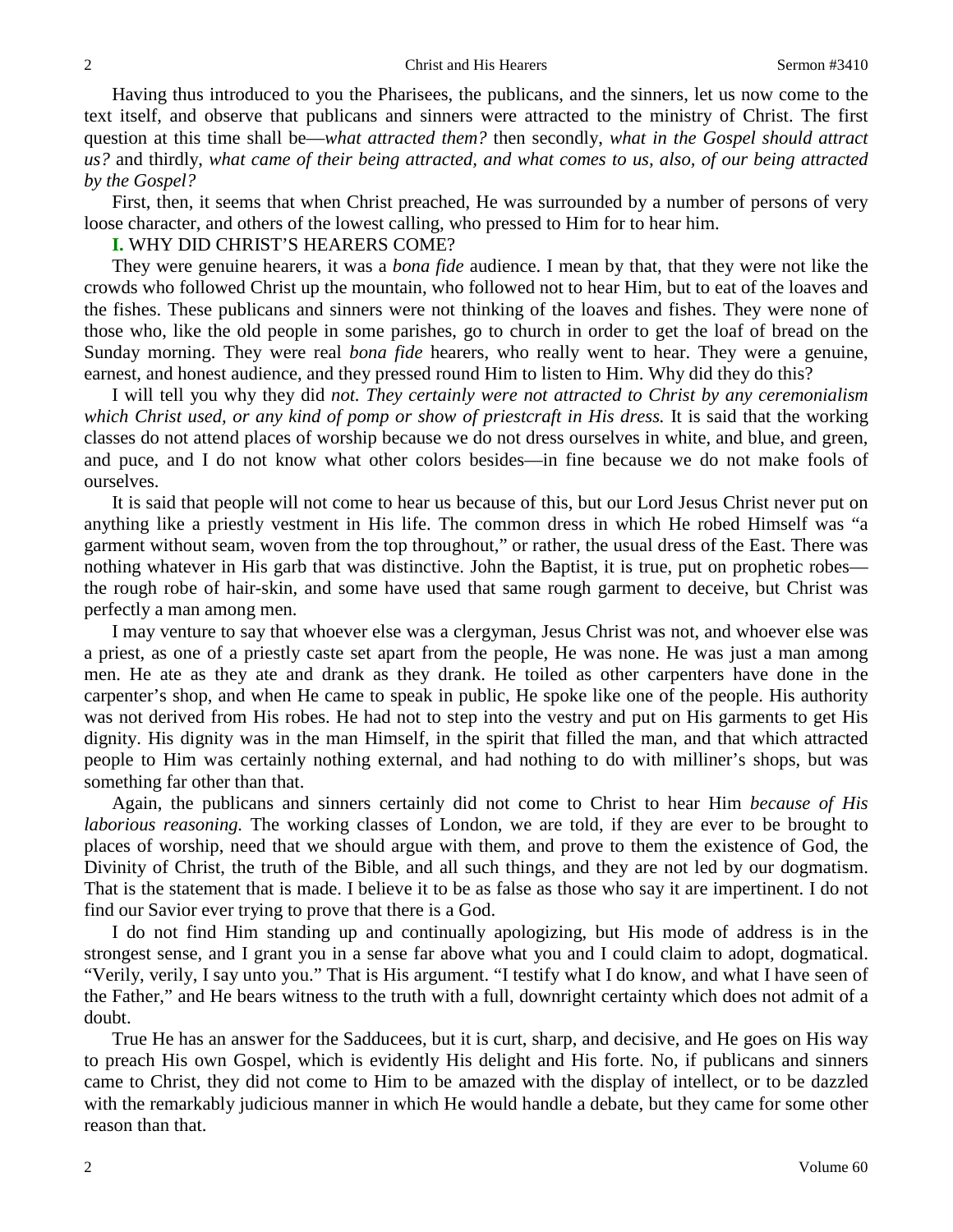#### Sermon #3410 **Christ** and His Hearers 3

Again, if they came to Jesus Christ, they certainly did not come *because of His trimming* doctrines. He was not one who excused sin, or who made it out to be a weakness incidental to human nature. No, He denounced sin in terms the most burning. They did not come to Him because He was one who preached smooth things with regard to the punishment of sin. Nay, my brethren, of all the preachers that ever lived, none ever preached on the wrath of God in such terrible terms as Jesus Christ Himself. Though He was full of tenderness and full of love, yet you hear Him speak of the worm that never dieth, and of the fire that never shall be quenched.

He loved men's souls too well to make them think that sin was a trifle. He loved them too well to let them run the risk of everlasting woe without warning them of it in the plainest terms. No, if any sat at Jesu's feet to learn of Him, it was not because their conscience remained unmolested, and they were lulled by siren-strains into a deadly sleep. His spirit stirring words must often have sent bolts right through and through their consciences. They did not, therefore, go because He used fair speeches, and so amused the people, and lulled them to sleep in sin.

Once more, if the publicans and sinners listened to Christ in crowds, *it was not because of His vehement gesticulation or His declamation.* He was not a preacher who was at all given to the stamping of the foot. "He shall not strive, nor cry, nor his voice be heard in the streets." The bruised reed He shall not break, and the smoking flax He shall not quench. He opened His mouth and spoke, and He spoke with matchless oratory, for "never man spoke like that man." But it was all simple and plain.

You see no traces of logic, there are no signs of rhetoric. You do not catch Him for a moment, as it were, seeking so to awaken the emotions as to ignore the intellect, and so to stir the passions as if men were only children to be frightened or to be cajoled. He speaks to them as men, He appeals to their entire nature, and while the truths He utters are full of pathos that stir the very depths of the soul, yet are they gentle and quiet, and His speech distils as the dew and drops as the rain. Let none think that they can win a congregation by the mere force of gesticulation. Jesus did not so.

What, then, was it that attracted these people? They were not generally sermon hearers. Look at that fellow there with his ink bottle. He will look up the Jew that has forgotten to pay his tribute to Caesar, he is very quick about that, but he is not a man who is at all likely to attend theological discussions. Do you see that villain there with the low forehead? Why, I do believe, he is the very man who was tried, and who only escaped with his life upon a doubtful point at the last Passover. And there is that woman oh! yes, there can be no doubt about *her* character—you know her, and what she is.

Do you see them there? They are all listening, not with their ears only, but with their very eyes and mouths they are drinking in every word that that man is saying as He talks to them about the lost sheep and the lost son. What is it that enthralls them? What are the golden chains that come from His mouth and that hold these by their ears? What can the secret be?

I think it lay partly in this, that He was a man awfully in earnest. As they looked up to Him, they all felt that He was a real man. The Pharisees were starched with decorum, and full of affectation. These people were too simple minded, though wicked, to believe in the Scribes and Pharisees, and so they went their way to their own haunts, and never regarded their teaching. But with half an eye, they could see standing there a man unaffected, sincere, and in earnest, who was speaking of something which He Himself believed, and speaking it with power and force because He felt it in His soul.

Oh! never was there such an earnest preacher as the Master! No idle word has He to give account of, no words to recollect that lack results because they came not fresh from the speaker's heart. All He speaks is to the point, and all of it came deep from His heart's inmost self. This drew the people to Him.

They were attracted, too, no doubt, *because He honestly touched their consciences*. It would be supposed, my brethren, that the very intelligent, wise, rational, and seemly doctrine of Unitarianism, as we are commonly told it is, would everywhere be attended by crowds, but there are scarcely any places in which that doctrine is preached in which you might not catch any number of spiders, and study the whole science of entomology as far as these interesting creatures are concerned. How is this? Why, as one said once, "The people know in their hearts somehow or other, I cannot tell how, that this that you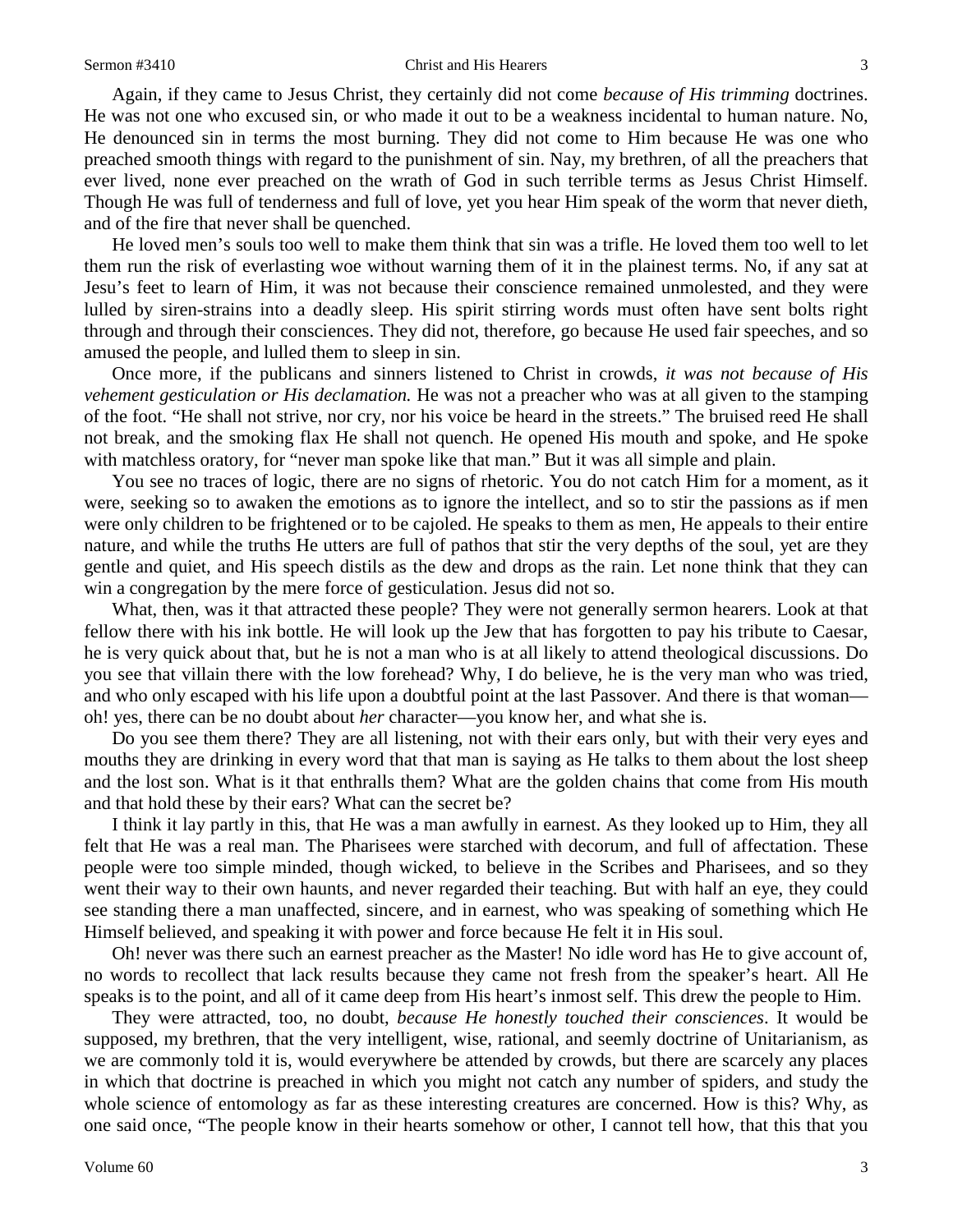preach is not true, although it looks so well, and so rational, and seems to flatter them so much, yet they do not come to hear it, for in their hearts they know it is not true."

It is a strange thing that if the old evangelic doctrines should appear for one moment to be beaten in debate, they always conquer in results. I shall defy any man to maintain a church prosperously, or to keep up a denomination which is built upon unsound doctrine with anything like prosperity during a term of years. The bubble shines and glitters, but it is too thin to last, and it goes.

Now, after all, the worst men like to hear a preacher who will dash at their consciences, who will tell them what they in their inner selves know to be true, and as Jesus Christ never flinched from this, but told them just what was the fact, the people delighted to gather round Him and to listen to His speech.

Moreover, and I doubt not that this was the great charm, *they perceived that He intensely loved them,* that He did not preach the truth merely that it might cause philosophic speculation, and because He was highly pleased to teach it, but because He wanted that truth to raise, to bless, to comfort, to save them, and to make them happy.

The Pharisee, if he ever spoke to a publican or a sinner, would do it with along space between them, gathering up his robes for fear of contagion, looking down upon the sinner as though the teacher were so much above the taught. But Christ came right among them, and was one of themselves, and He looked as if He would do anything for them if He might but deliver them from their sins. They knew this, and this mighty charm it was that embraced them, and made them linger till the voice had done, and then carry away the echoes of those loving tones in their memories for many a day afterwards.

Besides that, I doubt not that another charm of Christ's preaching lay in this, *that He always preached doctrine that was hopeful to them.* While He said, "Woe unto ye, Scribes and Pharisees," He had loving words for weary and heavy-laden ones. While He denounced self-righteousness, He would turn round and say, "I came not to call the righteous, but sinners to repentance." If He ever had a frown upon His brow, it was for the hypocrite and the proud man, but He had tears for sinners, He had loving invitations for penitent ones. Like a good physician, He sought out morally sick folk, and sought to restore them to spiritual health. This it was, also, that helped to attract them to Christ.

Now, my dear hearers, I believe that if you would tell me your characters, I could tell you whether, if Jesus Christ were here now, you would be likely habitually to hear Him or not. If you are a very excellent person, who never did anything wrong, if you feel yourself a deal above most people, if you have a proper sense of your own dignity, and if you are much impressed with your own importance, I believe that you would have murmured at Christ, but I am quite sure that you would not have been in the throng that drew near to hear Him.

But if you are sensible that you have been guilty, if you confess that you have broken God's law, if you are anxious to be forgiven, or if you are conscious that you are forgiven, but still need to be daily washed, to be daily kept, to be daily dealt with in tenderness and love—oh! you are the men who would have made a bodyguard about that Prince of Preachers, for as surely as His doctrine was meant for you as the rain comes down upon the mown grass, so was your state of mind meant for the Gospel, and you and the Savior would be quite sure to stand in near and proper relationship to one another.

But we cannot linger, and must pass on now to the second point—

**II.** WHAT IS THERE IN THE GOSPEL OF CHRIST THAT DOES NOT ATTRACT SOME OF US AND OUGHT TO ATTRACT US ALL?

Very briefly, there is this in the Gospel that attracts my soul, and I will speak for others. Ever since we fell out with God, through sin, the thought of God has been dreadful to us, we have been afraid of Him. But Jesus Christ is God, and He has taken upon Himself our manhood, and now He tells us *that we may come to God through him,* in fact, that if we come to Him, when we have seen Him, we have seen the Father. Now, as I want to be one with God, and yet shudder at the thought of coming to Him, my soul burns with fervent affection towards Christ, and when I see that I can come to God so safely and so sweetly by coming through Him, that attracts me.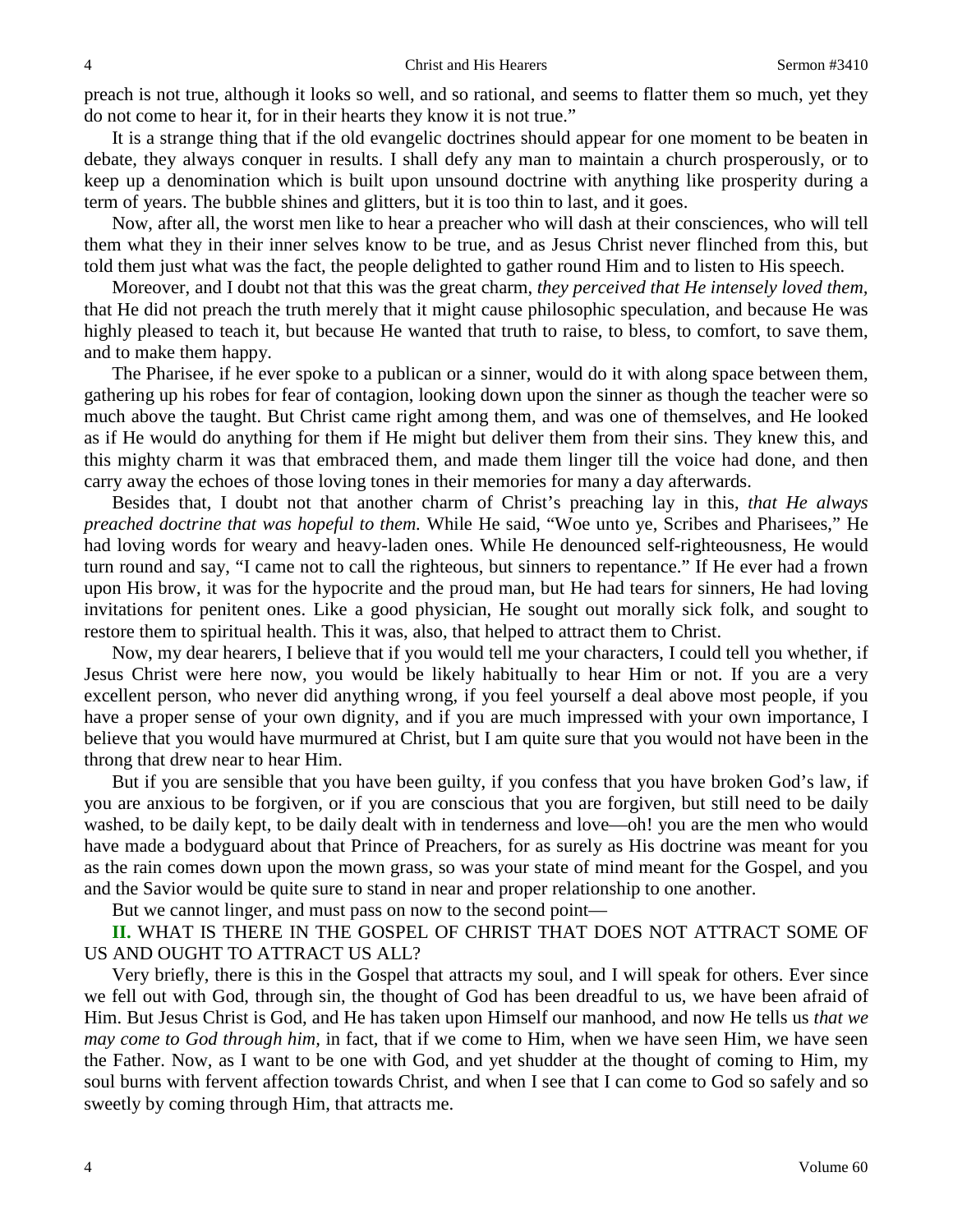Next, ever since we were awakened to a sense of what sin is, sin has been a great burden to us. We have offended against God, and we know it. Oh! that this offense could be blotted out! Now, Jesus Christ comes and shows that altogether without a violation of justice, *God can put away all our sins, as if they had never been*. The Gospel tells us that Christ becomes a substitute for us, that He was punished instead of all those who believe in Him, so that the law takes effect, justice is satisfied, and yet God is gracious.

I know when I first learned that truth my heart was ravished with it. I have read books sometimes that have kept me up at night to read them, or I have got hold of ideas that have almost made me dance when I have got them, but that old idea of substitution, oh! sirs, it was the brightest day I ever lived when I learned that—that the Lord hath laid on Him the iniquity of us all.

You know, an awakened conscience cannot play with sin as some of you do, and imagine that God can easily forgive sin, but when the conscience is awakened, it feels that God cannot forgive sin without exacting the punishment that is due to sin. Then there comes in to meet this difficulty the fact that Christ is punished in the stead of the believer, that God is just, and yet the justifier of him that believeth. Here is another precious truth that has attracted many of us to Christ. I pray God that it may attract many others to Him. Here is the way of pardoned sin, and here is the way of access to God.

Brethren, we feel in ourselves so many inabilities, we cannot do anything aright, we feel that we cannot pray. There are times when, if we gave a world for it, we cannot shed a tear, when we cannot make our hard hearts melt, cannot get repentance out of these dry souls. Oh! but then this attracts me to Christ, *to find that He can give me all grace,* that in Him all fullness dwells, that His spirit helpeth our infirmities, and that just as I am wounded, and broken, and sin-sick, and hard, and cold, and dead, Christ comes and meets my case. Oh! how this ought to attract us to, Christ!

And then oftentimes the fear comes up to every awakened man, "Shall I hold on? If I begin to be a Christian, shall I hold out to the end? Will not temptation yet lead me astray?" Then Christ comes in and says, *"Because I live, ye shall live also;* I give unto my sheep eternal life, and they shall never perish, neither shall any pluck them out of my hands." Oh! Savior, this is silken bond to draw us to thyself! Was there ever a greater attraction than this—all safe in Christ, the lambs of the flock, the weakest ones, all safe, the man of imperious passions, the man with once imperious lusts—all safe when once they put themselves in the hands of Christ. Then can we all say, "I know whom I have believed, and am persuaded that he is able to keep that which I have committed to him until that day."

But the thought comes over us sometimes, "Ah! but what will it be to die?" That hour of death how grim it looks! And indeed, it never is child's play to die, to pass into the unknown and the invisible, the naked spirit to leave the body behind it to become food for worms. The bravest man may well turn pale here. But oh! the attraction of Christ is, *"he that believeth in me shall never die; though he were dead, yet shall he live."* 

Oh! the thought of resurrection, the thought that death is changed, no longer to be a penal sentence, but to be merely an entrance into heaven, the thought that—

> *"Jesus will make a dying bed Feel soft as downy pillows are, While on His breast we lean our head And breathe our life out sweetly there,"*

the thought that He will come and meet us, and that our spirits, side by side with His, shall pass through the iron gate with a song upon our lips, and fear no terror as we pass by the gates of the grave!

My brethren, this woos us to Christ, this holds us to Christ, this charms and fascinates us, this is a faith that well sustains us, that blots out the past, that brightens the present, and lights up the future with the expectation of the glory to be revealed.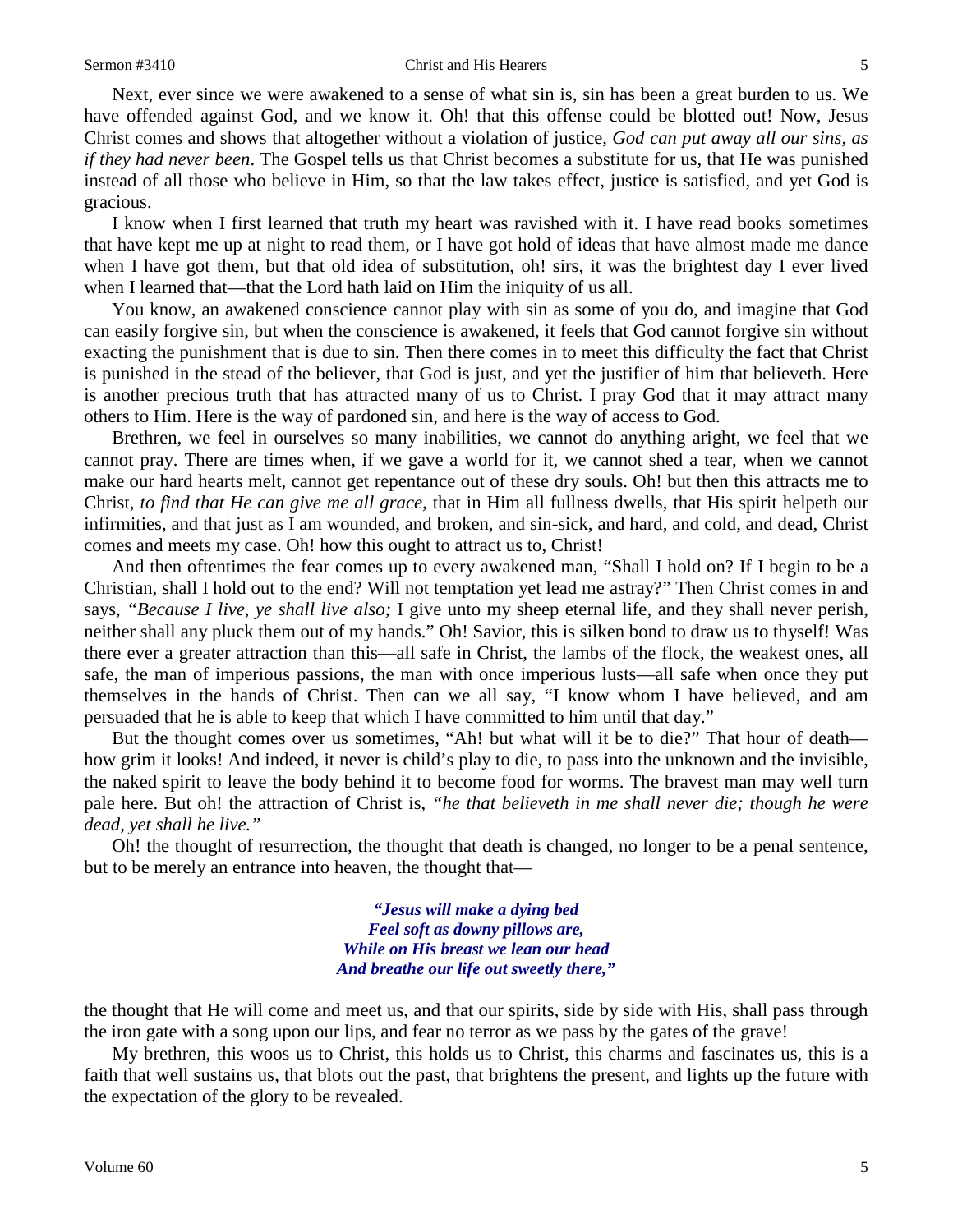My hearer, if thou hast never had Christ, dost thou not desire Him? Man, if Christ be thine, heaven is thine. Man, if thou believest in Christ, this night thy transgressions shall be forgiven thee, thou shalt become a child of God, an heir of immorality. Dost thou not want a Savior? Wilt thou not ask for one? Oh! yield thee, yield thee now to Him who was given for thee, who round thee now the cords of His love would cast, binding thee fast to His altar! God grant in His infinite mercy that the attractions of the Gospel may be known to us all!

And now, in the last place—

## **III.** WHAT CAME OF IT?

Those who were attracted first to hear were, according to the second verse, still further blessed. The Pharisees said, not—"This man preacheth to sinners," but *"This man receiveth sinners and eateth with them.*" It is a great blessing when the Gospel is preached to sinners, but oh! it is a far greater blessing when sinners are received, when sinners come to eat with Christ. The Pharisees left out what they ought to have mentioned, that when Christ received sinners, He did not leave them sinners.

It is no disgrace to say of a certain doctor in London, "Why, it is said that that doctor has had some of the most horrible cases in London, I saw one man there with a dreadful cancer, another was taken in that was subject to epilepsy, I saw one with a leprosy taken into that physician's house." Is that any disgrace to the physician? Why, sir, the thing is—how did they come out? What were they after his skill had been exerted upon them? What they were when they went into the hospital is no disgrace to the hospital, it may even reflect honor upon the wisdom of those who exercised their skill within it.

So that Christ receiveth sinners is true, but He first makes them penitent sinners, He makes them believing sinners, He changes their nature, He turns the lion into a lamb, the raven into a dove, and then when He has done this, when He has washed away their sins and changed their natures, He receives them to be His friends.

None are so near to Christ as blood-washed sinners. He receives them to be His disciples, none should sit at His feet but those who first have been washed in His blood. Then He receives them as His servants. None can serve Him who have not first been served by Him. You cannot unloose His shoes until first He has washed your feet. Then He receives these sinners to be His advocates. He sends them out to preach His Gospel, but He never sends any out to preach the Gospel unless, first of all, they have received Him into their hearts as the Gospel of their salvation. "This man receiveth sinners."

Oh! I wish that tonight the Lord would look out the biggest sinner in the Tabernacle, I might say, if there were such a person present, one commonly known to be the biggest blackguard in the parish, I wish the Lord would light on just such an one, for the raw material for a great saint is often a great sinner. When the devil wanted to make the biggest sinner that ever lived, He took an apostle to be the raw material, namely, Judas, and made him the son of perdition, but when Christ wanted the greatest of preachers, and the best of all the apostles, He went right into the devil's camp, and laid hold of Saul of Tarsus, and made him become Paul, the mighty winner of souls.

"This man receiveth sinners." The thief, the drunkard, the harlot—He receives them still. He washes them, changes them, takes them into His society, uplifts them, takes the beggar from the dunghill and makes him sit among princes. Oh! mighty Master, do this deed of grace again, and though the Pharisees will murmur, and the proud may still slander Thy name, we, who are sinners too, will clap our hands for very joy, and bless Thy love and adore Thy grace, world without end. "This man receiveth sinners."

And then they said, *"And eateth with them."* Yes, in a mystical sense you will see that done again tonight, for here is the TABLE, the Lord's table, peculiarly so, and to that table let no man come who has never been a sinner, for He will not be welcome. Let no man come who has not felt himself to be a sinner, for he will not be welcome. If there be a man that is rich in good things, and that is full of good things, let him not come, for "He hath filled the hungry with good things, but the rich he hath sent empty away."

If there be a handmaiden here of low estate and humble mind, let her come, for He hath remembered the low estate of His handmaiden, but if there be any that are great and mighty, and exalted in their own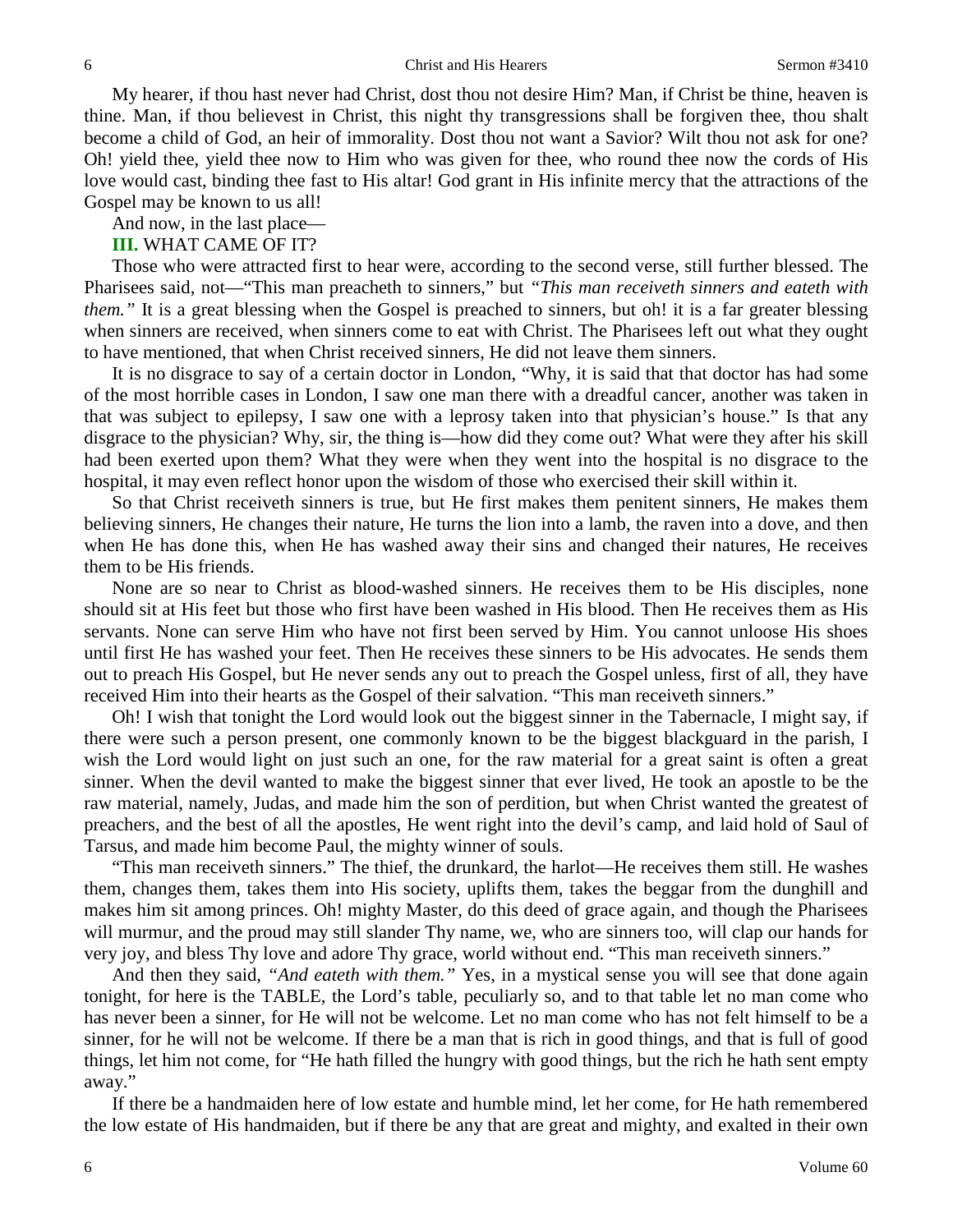estimation, let them stand aside and hear Him say, "He hath put down the mighty from their seat, and he hath exalted them of low degree." Here is a table spread for sinners, sinners blood-washed, but sinners still.

I often feel, my brethren, as if I could not come to the cross anyhow but as a sinner. I think I told you this parable once. There was a great king once who used to have a table spread every day, and there were two sorts of persons who had a right to come there. All round the king, on his right and left, sat the princes of the blood and the nobles of the highest rank. They came in their robes of state, and there they sat, and they were welcome.

At the other end of the table, the king in his bounty had bidden his chamberlain every day spread many dainty dishes for beggars, and if there were any in the city at any time who were foot sore, who were houseless and homeless, ragged and hungry, the notice was given that anyone who could plead abject poverty might come to the king's table.

Now, so it happened once on a time that a prince of the blood had lost, as he thought, the deeds of his estate; moreover, he had lost the register of his birth, and he was afraid that all that he had ever possessed had never been rightly his own. Perhaps he was some changeling child, he said, for such things had been, perhaps his estates were not his own, and as the time came round for the feast he felt as if he did not dare put on his robes lest he should be shown to be an impostor. But then it flashed across his mind, "If I have been an impostor up till now, and I am not the son of my reputed father, if the estates and the rich gems I have are not mine, then I am a poor beggar, and I have not anything."

So off he took his fine garments, and found some common dress that had been laid aside, "I must even sit at the king's table somewhere," said he, "and if I cannot go as a prince, I will go as a beggar, and so one way or the other I will eat of his banquet."

Brethren, I have often had to do that, and I would advise you to do it whenever your doubts and fears come across you. If Jesus Christ cannot receive you, and you cannot come to Him as a saint or as a child of God, recollect that "This man receiveth sinners and eateth with them." Come with all your sinnership, come, I say, and you cannot be cast out.

Many years ago, the shaft of a mine was blocked up by some falling earth, and there was no chance of the miners' escape. They gathered themselves together and held a prayer meeting in expectation of speedy death, for it did not seem probable that they would ever be able to get out by the shaft, which was so thoroughly destroyed. While they were in prayer, a happy thought struck one of the older miners. He had heard that there was an old working which led into another mine, which had been given up, and he said he would go first, and perhaps they might be able by going through some old passages to come out into the old mine.

He knew from what he had heard his father say, that much of it was very low, and that the water dripped into it, and that in some places they would have to keep on all fours, but for all that he said it would not matter so long as they could but get to the daylight again. They could not go up the regular shaft, but away they went, creeping down the back ways, all through the mire, and mud, and filth, and dirt, and darkness, but they came to the light at last, and came up all safe to their homes again.

Now, sometimes, when I can look straight up to my Lord, I know that I am His child. I do tonight, and I can rejoice to go up and down the shaft straight ahead. But, brethren, if ever you cannot do that, there is an old working, there is an old way, the way that all the saints have gone. You will have to go on your hands and knees, you will have to go on all fours, you will find it flooded with tears of repentance, but never mind, the devil himself cannot block up that way. If you cannot come as a saint, come as a sinner. If you have got no grace, you can get grace. If you cannot come with a tender heart, come for a tender heart. If you cannot come with faith, come to get faith, for "this man receiveth sinners and eateth with them." May this Blessed Man come and eat with us tonight.

### **EXPOSITION BY C. H. SPURGEON**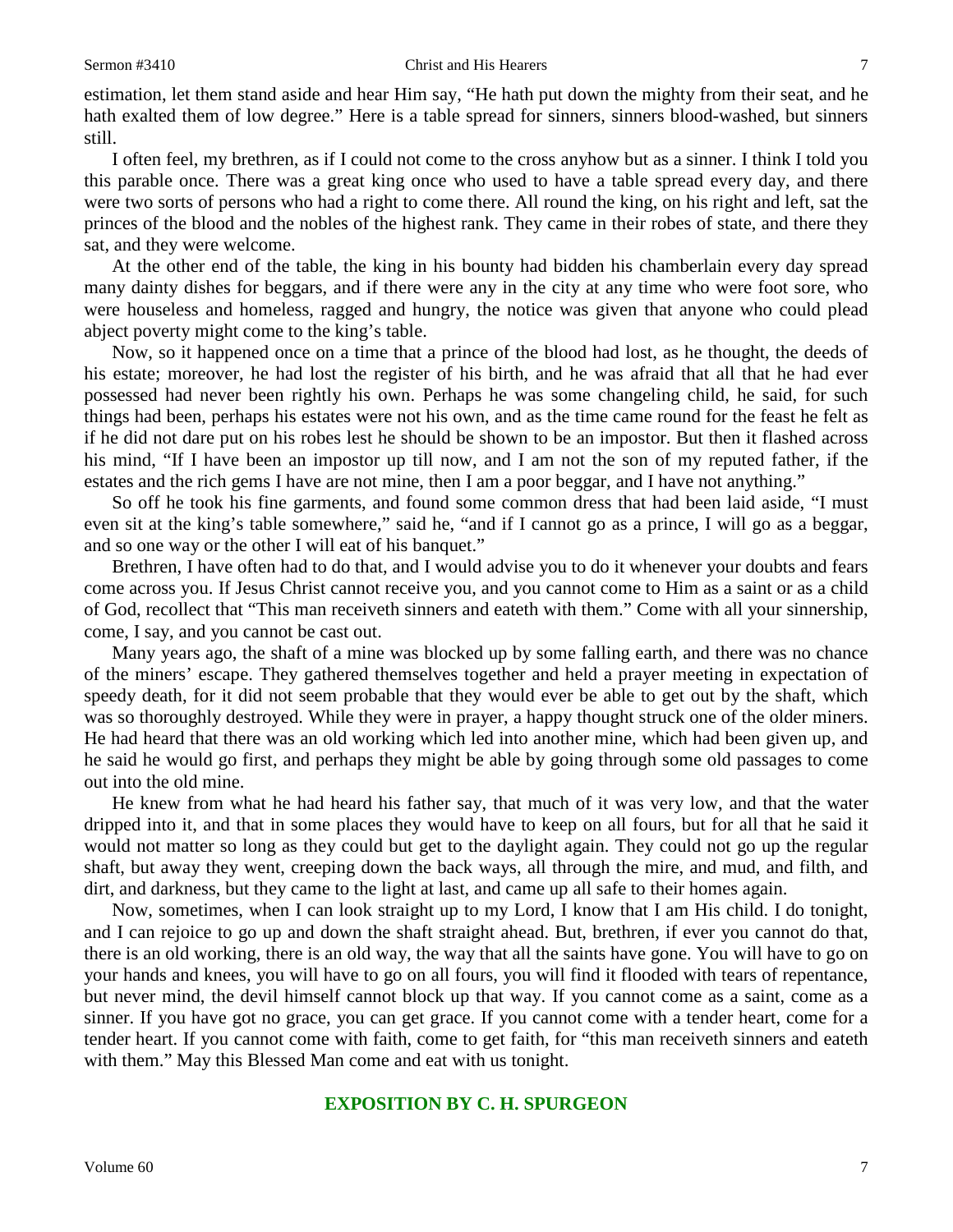#### *LUKE 15:11-32*

**Verses 11-13.** *And he said, A certain man had two sons: and the younger of them said to his father,*  Father, give me the portion of goods that falleth to me. And he divided unto them his living. And not *many days after the younger son gathered all together, and took his journey into a far country, and there wasted his substance with riotous living.*

It was an act of ingratitude to leave his father at all, an act of extreme folly to turn his father's goods to ill-account.

**14.** *And when he had spent all, there arose a mighty famine in that land; and he began to be in want.*

And the sinner's greatest all will be spent one day, the pleasures of sin are but for a season, the strongest sinew in an arm of flesh will one day crack, the flowers that grow in man's garden will one day fade, man may think he has an eternity of pleasure before him, but if he is looking to the flesh for it, it shall be but for an hour.

**15.** *And he went and joined himself to a citizen of that country; and he sent him into his fields to feed swine.*

At the very best the comforts of this world are ignominious to a man, they degrade him, as it was a very degrading employment for a Jew to feed swine, so all the comfort the world can give to a man does but degrade his noble spirit.

**16.** *And he would fain have filled his belly with the husks that the swine did eat: and no man gave unto him.*

The prodigal cannot be brought any lower, he is made to herd with the swine, and he envies even them, because they are satisfied with the husks, he cannot eat of the same, and therefore, he envies even the brutes. Surely, when a sinner becomes fully convinced of sin, he may well envy even the sparrows or the serpents because they have not sinned.

**17-20.** *And when he came to himself, he said, How many hired servants of my father's have bread enough and to spare, and I perish with hunger! I will arise and go to my father, and will say unto him, Father I have sinned against heaven, and before thee, and am no more worthy to be called thy son: make me as one of thy hired servants. And he arose, and came to his father. But when he was yet a great way off, his father saw him,—*

Remember Matthew Henry's paraphrase—here were eyes of mercy.

**20.** *And had compassion,—*

Here was a heart of mercy. **20.** *And ran,—*

Here were legs of mercy.

**20.** *And fell on his neck,—*

Here were deeds of mercy.

**20.** *And kissed him.*

And here were lips of mercy.

**21-22.** *And the son said unto him, Father, I have sinned against heaven, and in thy sight, and am no more worthy to be called thy son. But the father said to his servants,—*

Here were words of mercy, wonders of mercy, and indeed, it is all mercy throughout.

**22-25.** *Bring forth the best robe, and put it on him; and put a ring on his hand, and shoes on his feet: and bring hither the fatted calf, and kill it; and let us eat, and be merry: For this my son was dead, and is alive again; he was lost, and is found. And they began to be merry. Now his elder son was in the field:*

That is where these over-good elder sons always are, they are out at work, they are not at home in communion with God, they are in the field, do not ask who the elder brother was, he is here tonight, there is many an envious moralist, ay, and an envious professor, too, who feels it hard that profligate offenders should be pardoned.